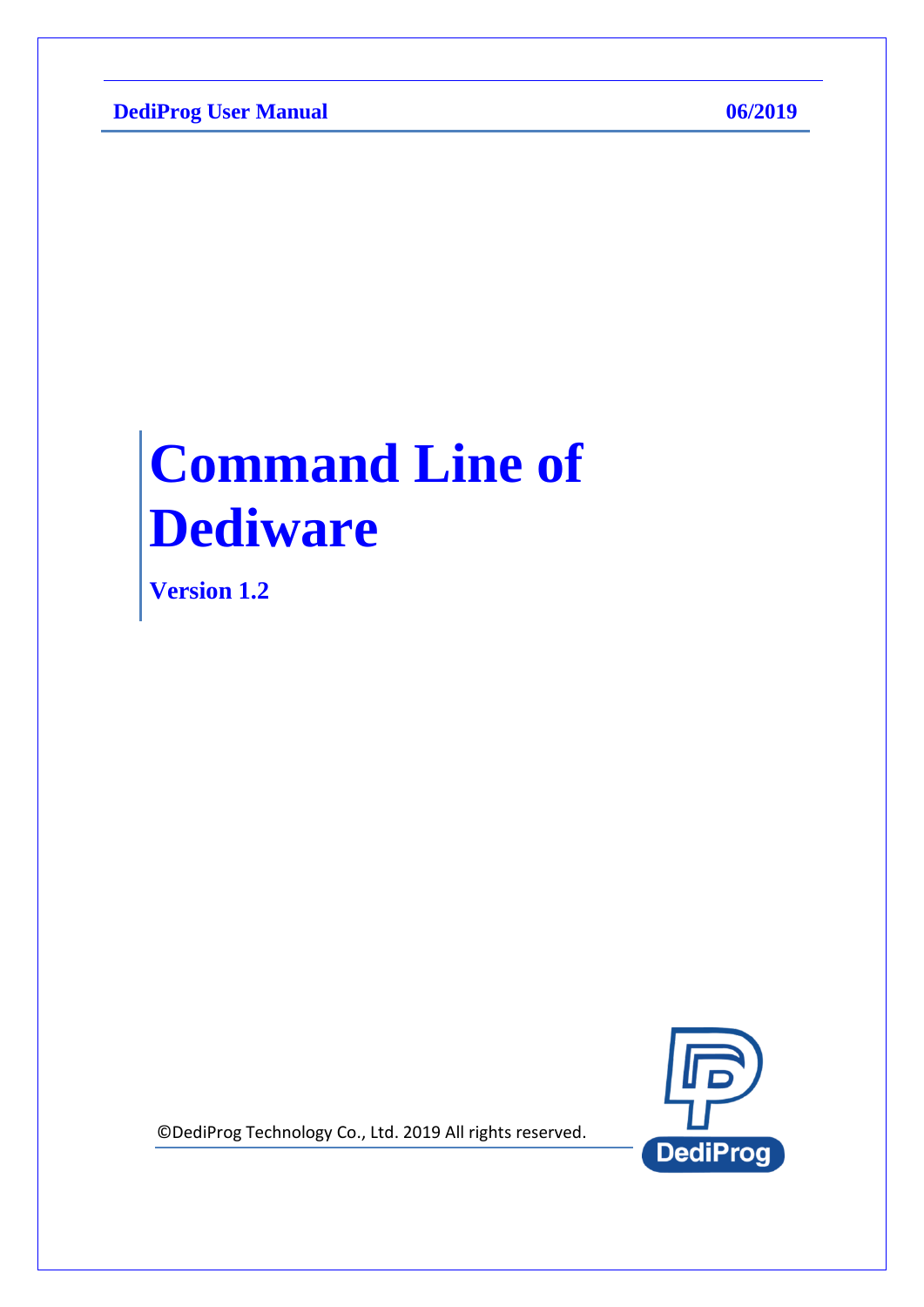#### **Table of Contents**

#### **Important notice:**

This document is provided as a guideline and must not be disclosed without consent of DediProg. However, no responsibility is assumed for errors that might appear.

DediProg reserves the right to make any changes to the product and/or the specification at any time without notice. No part of this document may be copied or reproduced in any form or by any means without prior written consent of DediProg.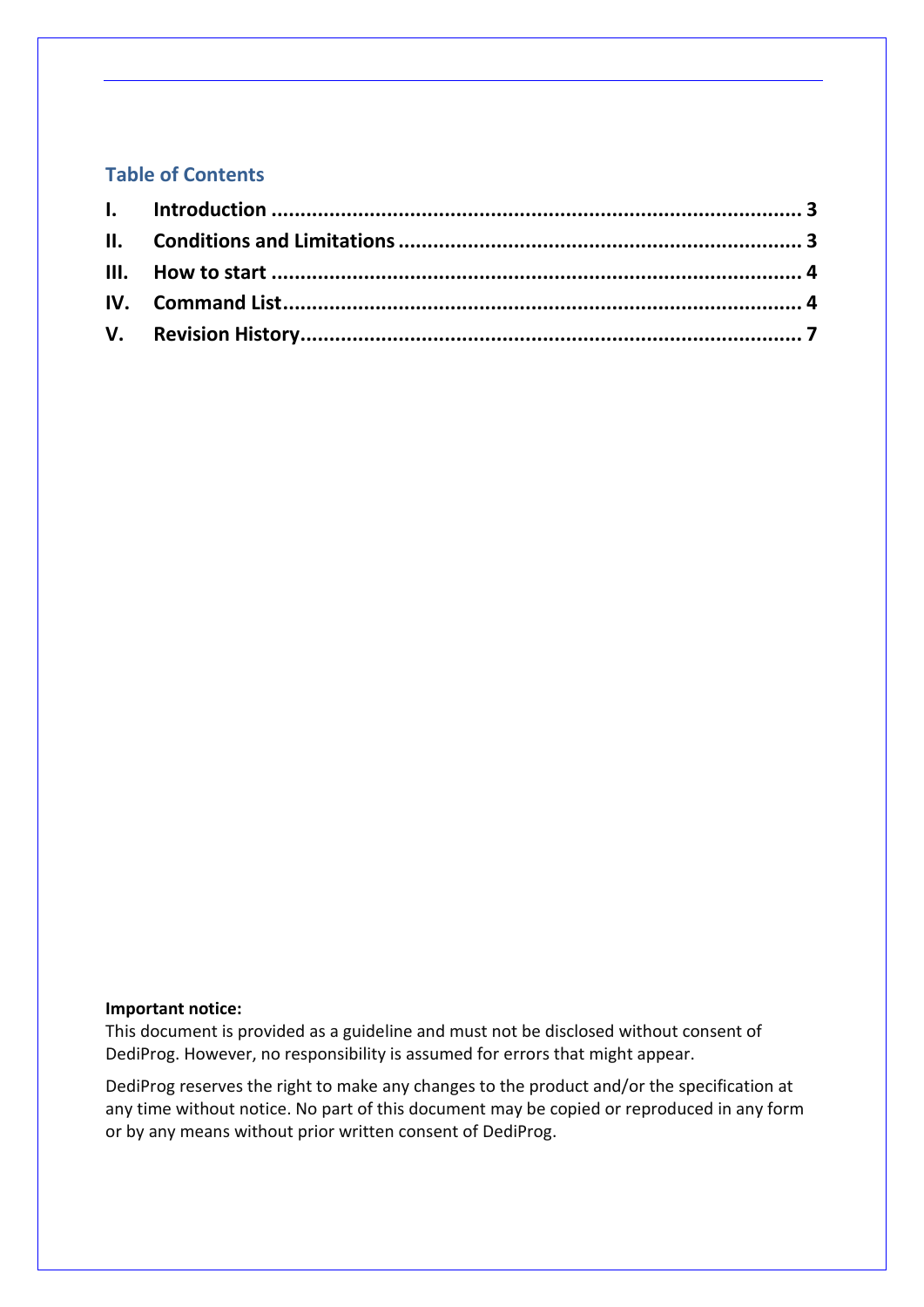### <span id="page-2-0"></span>**I. Introduction**

The command line has been designed to control DediProg programmer from the other software, which will be a convenient feature for production. (For example: Automatically program Flash or MCU via the automatic test equipment after the hardware has been checked).

Command result "dwcmd-YYYY-M-D.log" file will be automatically saved to the following folder:

C:\DediLog

| $\leftarrow$ $\rightarrow$ $\vee$ $\uparrow$ $\parallel$ $\rightarrow$ This PC $\rightarrow$ OS (C:) $\rightarrow$ DediLog |  |                             |                   |                      |             |
|----------------------------------------------------------------------------------------------------------------------------|--|-----------------------------|-------------------|----------------------|-------------|
| <b>A</b> Quick access                                                                                                      |  | Name                        | Date modified     | Type                 | <b>Size</b> |
| $\overline{\phantom{a}}$ Downloads $\overline{\phantom{a}}$                                                                |  | $\equiv$ dwcmd-2016-5-4.log | 5/4/2016 10:38 PM | <b>Text Document</b> | 5 KB        |
| Desktop                                                                                                                    |  | e 2016-05-04.22-09-27.html  | 5/4/2016 10:13 PM | <b>HTML</b> File     | 17 KB       |

### <span id="page-2-1"></span>**II. Conditions and Limitations**

### **2.1 Programmer**

Command line only supported on StarProg series programmer, including StarProg-F/U/ATE.

### **2.2 IC Type and Methods**

 **Run Project from SD-card**: This method does not support eMMC, NAND and Parallel NOR Flash.

Execute the command line " –download-prj" to download the project file to the programmer's embedded SD card, and then run the project via the command line(--runprj). This method supports programming the **same project** on **multiple programmers**.

This method supports running Projects at the same time or independently.



 **Run Project in USB Mode**: This method supports All IC types. Execute the command line "—usb-prj" to run the project via USB directly. This method only supports **one** programmer.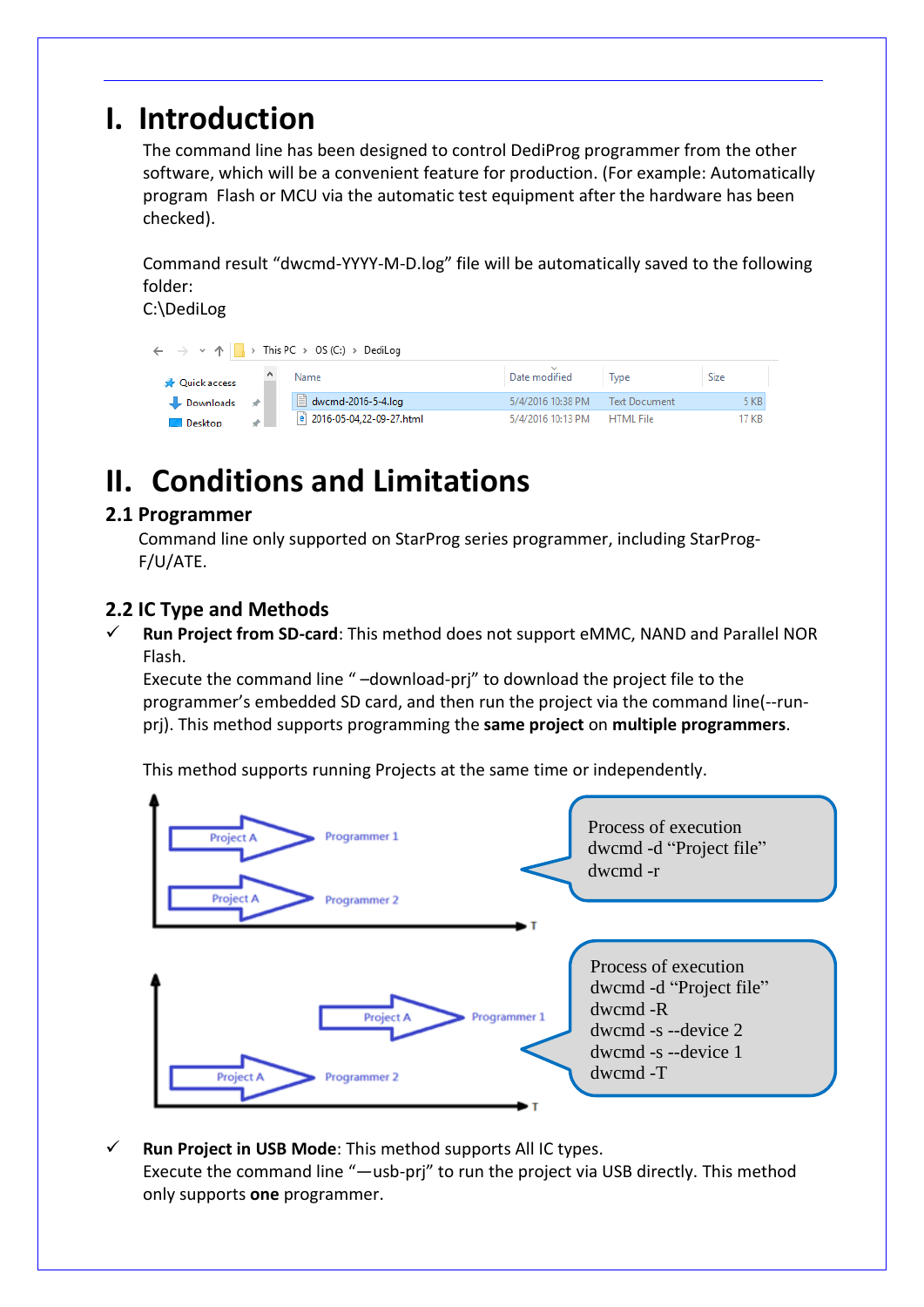#### **2.3 Limitations**

- ◆ Not able to program different projects at the same time (Via SD card).
- ◆ Not able to support different programmers on the same computer.
- ◆ Not able to support ProgMaster programmer.

### <span id="page-3-0"></span>**III. How to start**

**Since command line only supports Project file, so please create a Project file (\*dprj) in Dediware before executing the command line.** Windows dos command line software is executed by the file "dwcmd.exe." There are three different ways to run the dos command line.

1. Double click the "dwcmd" icon on your desktop, type in dwcmd and press enter.

2. Change your dos directory to the same location where "dwcmd.exe" is located. c:\Program Files (x86)\Dediprog\Client

# <span id="page-3-1"></span>**IV. Command List**

| DWCmd 3.12.67 Engine Version:<br>Last Built on May 6 2019        |                                                                                                                                                               |
|------------------------------------------------------------------|---------------------------------------------------------------------------------------------------------------------------------------------------------------|
| Basic Usages:<br>dwcmd -d xxx<br>dwcmd -r<br>dwcmd --usb-prj xxx |                                                                                                                                                               |
| Basic Switches:                                                  |                                                                                                                                                               |
|                                                                  | (Please keep space between the switches and parameters.                                                                                                       |
| E.g. 'dwcmd –u bio.dprj')                                        |                                                                                                                                                               |
| -? [ --help ]                                                    | show this help message                                                                                                                                        |
| -d [ --download-pri ] arg                                        | download project file to StarProg embedded SD card.<br>note: download project can NOT work with eMMC, NAND and parallel NOR flash                             |
| $-r$ [ $-run-prj$ ]                                              | run the project file which exist in StarProg embedded SD card.<br>note: run project can NOT work with eMMC, NAND and perallel NOR flash                       |
| $-R$ [ $-run-prj-only$ ]                                         | run the project file which exist in StarProg embedded SD card without start project.<br>note: run project can NOT work with eMMC, NAND and parallel NOR flash |
| -s [ --start-pri ]<br>-T [ --stop-prj ]                          | start the project which has been run.<br>stop current project.                                                                                                |
| -f [ --finfo ] arg                                               | display the project file information                                                                                                                          |
| -b [--blank]                                                     | blank check                                                                                                                                                   |
| -e [--erase]                                                     | erase entire chip                                                                                                                                             |
| -p [--program] arg                                               | program chip without erase                                                                                                                                    |
|                                                                  | e.g. -p "filel.bin   file2.bin   " separate files by ' '                                                                                                      |
| --type arg                                                       | specify a type to override auto detection<br>e.g. --type "W25N01GVSFxx[SOP16 300mil]-Winbond"                                                                 |
| --detect-spi-nand                                                | Auto detecting spi nand.                                                                                                                                      |
| --usb-pri arg                                                    | execute project file directly, work with on programmer only and work with all chips                                                                           |
|                                                                  | (Default programmer is connected to USBO)                                                                                                                     |
| -v [--verify]                                                    | Optional Switches that add fine-tune ability to Basic Switches:<br>verify file and chip                                                                       |
| -a [--block-index]                                               | decimal block index, separate by 'l'(e.g. -a "0110120")                                                                                                       |
| -N [--nand-setting]                                              | set NAND flash program method(e.g.--nand-setting "spare: Olskip: 0   ecc: 1")                                                                                 |
|                                                                  | spare: spare area with user data, $1$ ->use file, $0$ ->non use; default =0<br>skip: skip bad block, 1–>skip, 0–> non–skip; default =1                        |
|                                                                  | ecc: enable internal ecc, 1–>enable, 0–>disable; default = 1                                                                                                  |
| --blink arg                                                      |                                                                                                                                                               |
|                                                                  | - 0 : Blink LEDs 3 times from USB1 to USBn (Default)                                                                                                          |
|                                                                  | note: the sequence is assigned by OS during USB plug-in                                                                                                       |
|                                                                  | - 1: Blink the programmer connected to USB1 3 times.                                                                                                          |
|                                                                  | - n: Blink the programmer connected to USBn 3 times.                                                                                                          |
| --device arg                                                     | (work with all Basic Switchs)                                                                                                                                 |
|                                                                  | 1: activate only the programmer connected to USB1                                                                                                             |
|                                                                  | - n: activate only the programmer connected to USBn                                                                                                           |
|                                                                  | note: if '--device' is not used, the command will<br>he executed on all connected programmer                                                                  |
|                                                                  |                                                                                                                                                               |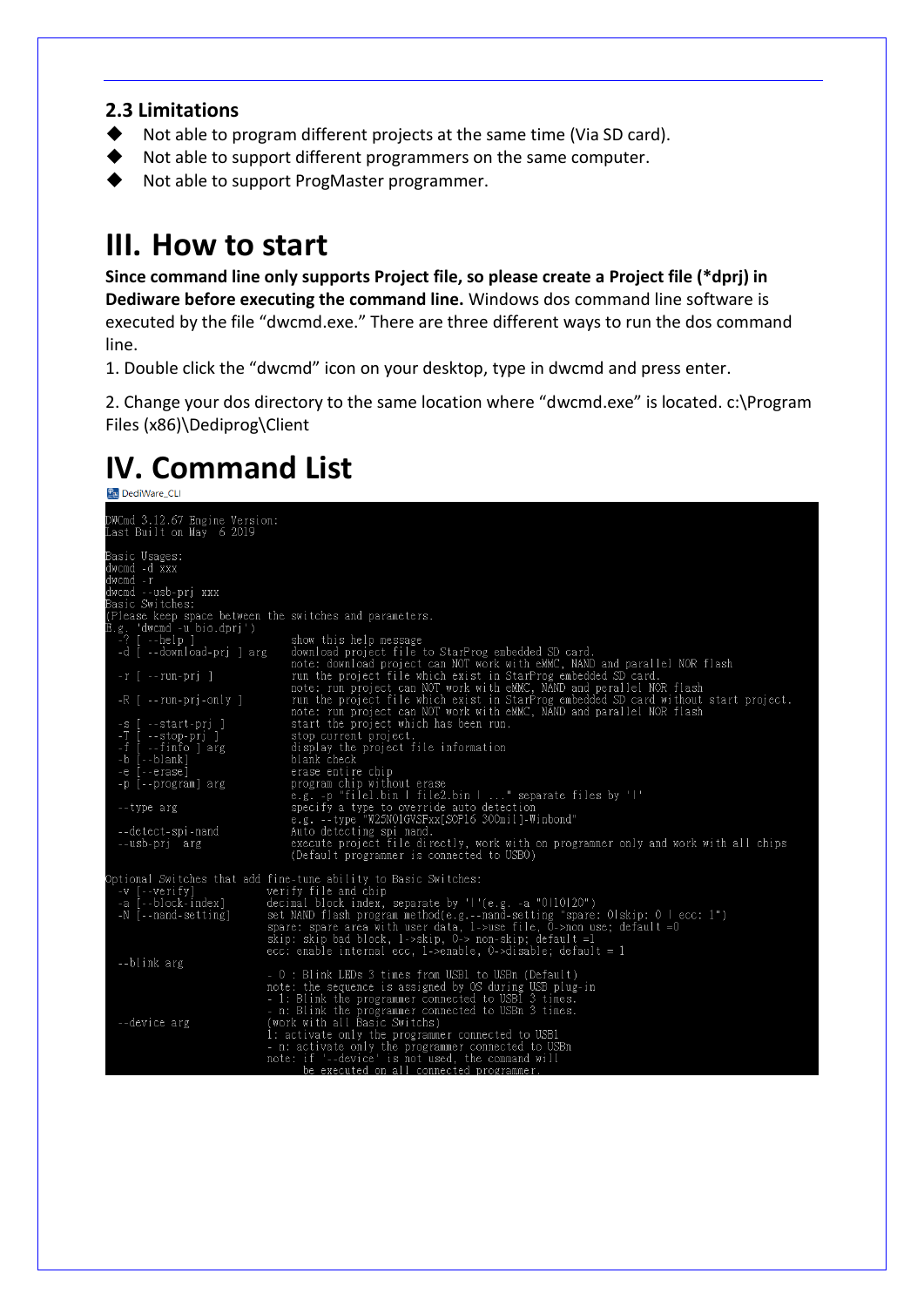| --fix-device arg                                       | Fix programmer serial number with programmer sequence.<br>- instructions must be enclosed in double quotation marks("")<br>Example:<br>dwcmd --fix-device "1 SPU000001"                                                                                                                                                 |
|--------------------------------------------------------|-------------------------------------------------------------------------------------------------------------------------------------------------------------------------------------------------------------------------------------------------------------------------------------------------------------------------|
| --list-device-id arg                                   | - 0 : List all ID of programmers from USB1 to USBn (Default)<br>note: the sequence is assigned by OS during USB plug-in.<br>- 1: Prompt the device ID of programmer connected to USB1.<br>- n: Prompt the device ID of programmer connected to USBn.                                                                    |
| Miscellaneous options:<br>-i [ --silent ]<br>--log arg | -t [ --timeout ] arg (=600) Timeout value in seconds<br>suppress the display of real-time timer counting<br>- used when integrating with 3rd-party tools(e.g. IDE)<br>write operation result into a file(Default is located C:\DediLog\dwcmd-xxxxx.log)<br>Example:<br>dwcmd --usb-pri d:\test.dpri --log d:\result.txt |

| Command                 | <b>Descriptions</b>                                                       |  |  |  |  |
|-------------------------|---------------------------------------------------------------------------|--|--|--|--|
| <b>Basic Switches:</b>  |                                                                           |  |  |  |  |
| -? [ --help ]           | Show help message                                                         |  |  |  |  |
| -d [--download-prj] arg | Download project file to StarProg embedded SD card and read back to       |  |  |  |  |
|                         | compare.                                                                  |  |  |  |  |
|                         | Note: download project can NOT work with eMMC, NAND and parallel          |  |  |  |  |
|                         | <b>NOR flash</b>                                                          |  |  |  |  |
| $-r$ [ --run-prj ]      | Run the project file which exists in StarProg embedded SD card.           |  |  |  |  |
|                         | Note: run project can NOT work with eMMC, NAND and parallel NOR           |  |  |  |  |
|                         | flash                                                                     |  |  |  |  |
| -R [ --run-prj-only ]   | Run the project file which exists in StarProg embedded SD card without    |  |  |  |  |
|                         | start project.                                                            |  |  |  |  |
|                         | Note: run project can NOT work with eMMC, NAND and parallel NOR           |  |  |  |  |
|                         | flash                                                                     |  |  |  |  |
| -s [ --start-prj ]      | Start the project which has been run.                                     |  |  |  |  |
| -T [ --stop-prj ]       | Stop current project.                                                     |  |  |  |  |
| -f [--finfo] arg        | Display the project information                                           |  |  |  |  |
| -b [--blank]            | blank check                                                               |  |  |  |  |
| -e [--erase]            | erase entire chip                                                         |  |  |  |  |
| -p [--program] arg      | program chip without erase                                                |  |  |  |  |
|                         | e.g. -p "file1.bin   file2.bin   " separate files by ' '                  |  |  |  |  |
| --type arg              | specify a type to override auto detection                                 |  |  |  |  |
|                         | e.g. -- type "W25N01GVSFxx[SOP16 300mil]-Winbond"                         |  |  |  |  |
| --detect-spi-nand       | Auto detecting spi nand.                                                  |  |  |  |  |
| --usb-prj arg           | Execute project file directly; it is able to work with all chips (Default |  |  |  |  |
|                         | programmer is connected to USB0)                                          |  |  |  |  |
|                         | Optional Switches that add fine-tune ability to Basic Switches:           |  |  |  |  |
| -v [--verify]           | verify file and chip                                                      |  |  |  |  |
| -a [--block-index]      | decimal block index, separate by ' '(e.g. -a "0 10 20")                   |  |  |  |  |
| -N [--nand-setting]     | set NAND flash program method(e.g.--nand-setting "spare: 0 skip: 0        |  |  |  |  |
|                         | ecc: 1")                                                                  |  |  |  |  |
|                         | spare: spare area with user data, 1->use file, 0->non use; default =0     |  |  |  |  |
|                         | skip: skip bad block, 1->skip, 0-> non-skip; default =1                   |  |  |  |  |
|                         | ecc: enable internal ecc, 1->enable, 0->disable; default = 1              |  |  |  |  |
| --blink arg             | - 0 : Blink LEDs 3 times from USB1 to USBn (Default)                      |  |  |  |  |
|                         | Note: The sequence is assigned by OS during USB plug-in                   |  |  |  |  |
|                         | - 1: Blink the programmer connected to USB1 3 times.                      |  |  |  |  |
|                         | - n: Blink the programmer connected to USBn 3 times.                      |  |  |  |  |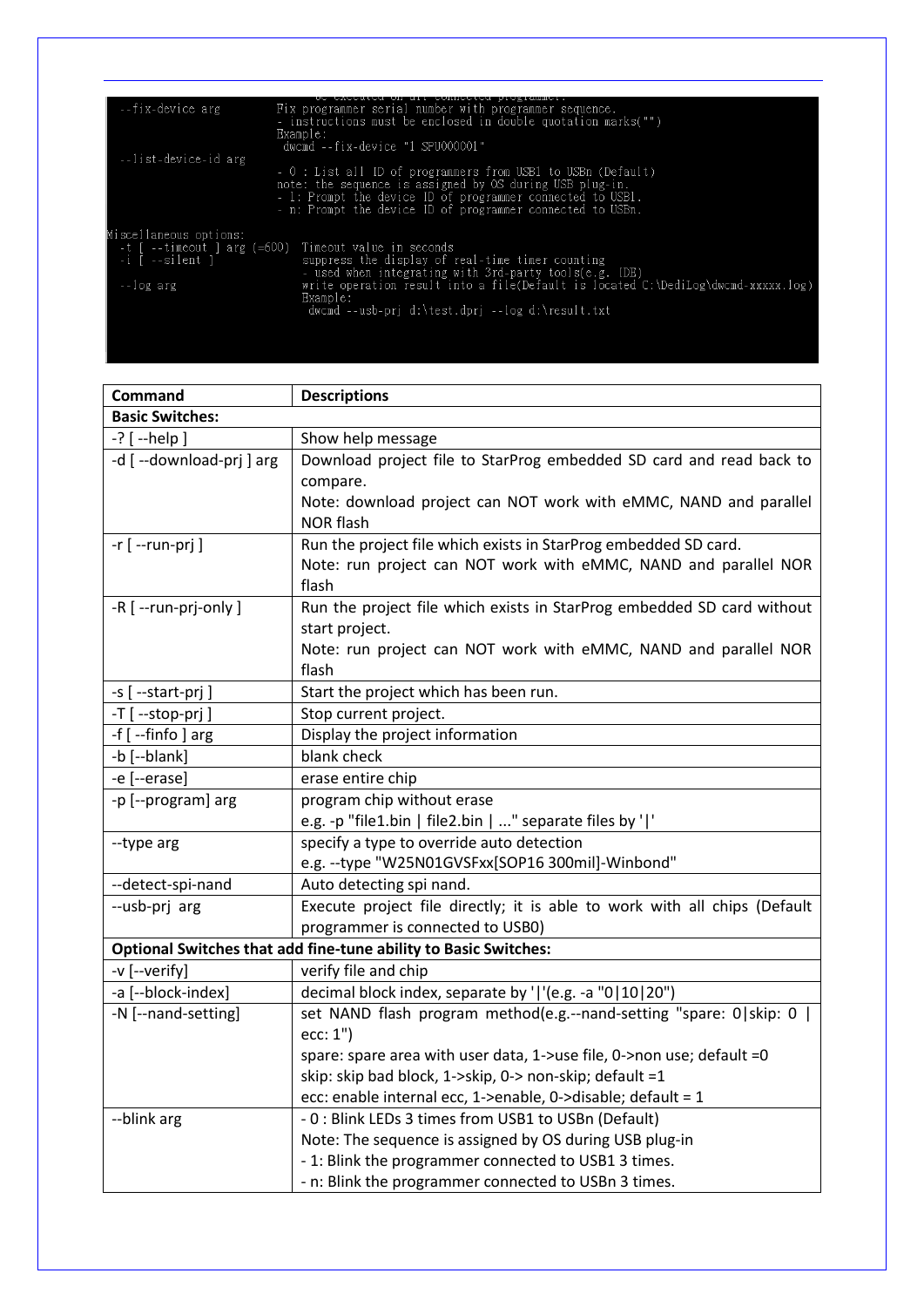| --device arg                  | (Work with all Basic Switches)                                       |
|-------------------------------|----------------------------------------------------------------------|
|                               | - 1: Activate only the programmer connected to USB1                  |
|                               | - n: Activate only the programmer connected to USBn                  |
|                               | Note: If '--device' is not used, the command will be executed on all |
|                               | connected programmer.                                                |
| --fix-device arg              | Fix programmer serial number with programmer sequence.               |
|                               | - Instructions must be enclosed in double quotation marks("")        |
|                               | Example:                                                             |
|                               | dwcmd --fix-device "1 SPU000001"                                     |
|                               |                                                                      |
| --list-device-id arg          | - 0 : List all programmers' ID from USB1 to USBn (Default)           |
|                               | Note: The sequence is assigned by OS during USB plug-in.             |
|                               | -1: Prompt the device ID of programmer connected to USB1.            |
|                               | - n: Prompt the device ID of programmer connected to USBn.           |
| <b>Miscellaneous options:</b> |                                                                      |
| -t [ --timeout<br>arg         | Timeout value in seconds                                             |
| $(=600)$                      |                                                                      |
| $-i$ [ --silent ]             | Suppress the display of real-time timer counting                     |
|                               | - Used when integrating with 3rd-party tools(e.g. IDE)               |
| --log arg                     | Write operation result into a file(Default is located under          |
|                               | C:\DediLog\dwcmd-xxxxx.log)                                          |
|                               | Example:                                                             |
|                               | dwcmd --usb-prj d:\test.dprj --log d:\result.txt                     |
|                               |                                                                      |

#### **Note:**

Windows Command Line does not support ProgMaster series.

### **Usage Examples:**

1. dwcmd -d file.dprj -r

Download project file to StarProg and run it

2. dwcmd -r

Run project from the StarProg embedded SD card

3. dwcmd --usb-prj file.dprj

Execute project file via USB.

- 4. dwcmd --usb-prj file.dprj --device 1 Execute Programmer 1 project file
- 5. dwcmd -d file.dprj --device 1 Download project file to programmer 1
- 6. dwcmd -r --device 1

Execute project file

7. dwcmd -d file.dprj -r --device 2

Download project file to StarProg and run the project file on programmer 2

8. dwcmd -d file.dprj -r --log d:\result.txt Download project file to StarProg and save the operation result to d:\result.txt.